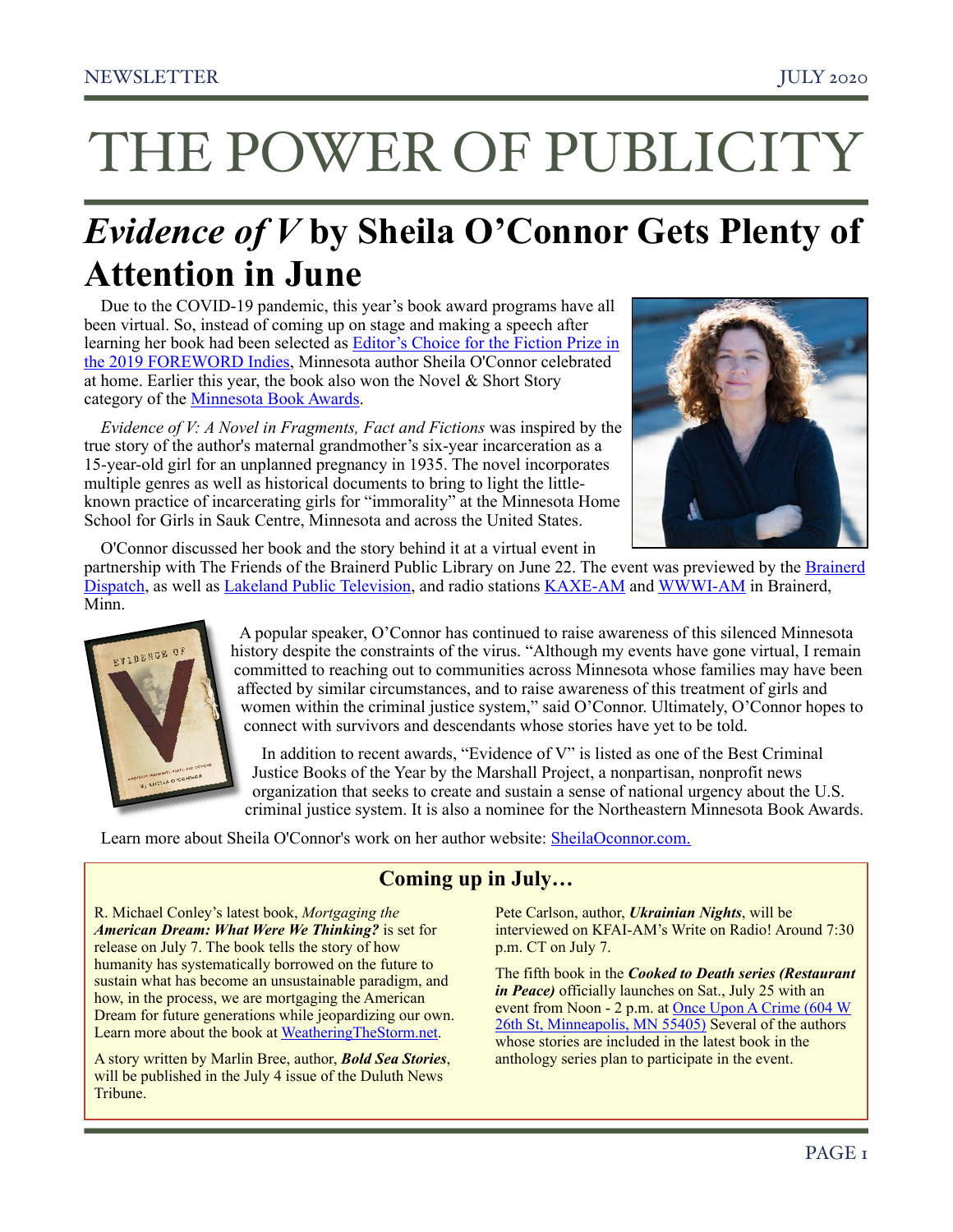#### NEWSLETTER JULY 2020

#### **30th Annual Midwest Book Award Winners Named in June**

Winners of the 30th annual Midwest Book Awards were announced during a Facebook Live watch party the evening of June 27. RMA Publicity is happy to share that three books we have helped promote won recognition.

Judy Stoffel, author, *#LookUp: A Parenting Guide to Screen Use,* won gold in the family and parenting category; Elaine Koyama, author, *Let Me In*, won silver in the business category; and Ron Peterson, author, *Gardeners of the Universe,* won silver in the Fiction-Fantasy/SciFi/Horror/ Paranormal category.

Also in June, Peterson's novel was reviewed in the [St. Paul Pioneer Press.](https://www.twincities.com/2020/06/27/readers-and-writers-some-sci-fi-a-thriller-a-memoir-of-a-murder-and-fantasy-for-your-summer-reading/?fbclid=IwAR1s3A379jLKGGnFDR7tJKmk0y9BjhlAENBUugLRM3EAzj2l3yLlQXpiSl0) In her review, Mary Ann Grossman said, "You don't need a doctorate to enjoy this look at human potential--or human collapse."

#### **Pioneer Press Reviews Marlin Bree's** *Bold Sea Stories* **in June**

The Pioneer Press also offered a very nice review for Marlin Bree's *Bold Sea Stories.* In the June 11 issue of the paper, reviewer Mary Ann Grossman wrote, "Bree keeps the tension high as he describes navigating through incredible waves, ice storms and unfamiliar waters." Read the full review in the story [posted here](https://www.twincities.com/2020/06/06/readers-and-writers-grief-mystery-and-travel-for-your-summer-reading/).

#### **Anoka County Herald Publishes Story About Pastor Shane Allen Burton's** *More Untamed Devotions*

 Pastor Shane Allen Burton of Hudson, Wisc., received some discouraging news recently. He has been diagnosed with terminal cancer; but he's not letting that prevent him from pursuing an important mission. He wants to encourage people everywhere to "Live life in ALL CAPS!"

 That message is loud and clear in many of the stories in his latest book, which was recently published by Radiant Heart Press, an imprint of Henschel HAUS Publishing of Milwaukee, Wisc. There is a story about the book in the June 11 edition of the [Anoka County Herald](https://www.hometownsource.com/abc_newspapers/community/anoka/terminally-ill-pastor-makes-call-to-live-in-all-caps/article_7f86a38e-ac48-11ea-abbe-77c807f52494.html)  [Tribune](https://www.hometownsource.com/abc_newspapers/community/anoka/terminally-ill-pastor-makes-call-to-live-in-all-caps/article_7f86a38e-ac48-11ea-abbe-77c807f52494.html) newspaper in Minnesota. Burton founded Lifelines, A New United Methodist Faith Community in Andover in 1998 to 2001, later working at Fridley Covenant Church from 2012-2013.

[Chicago's Daily Herald](https://www.dailyherald.com/submitted/20200526/former-associate-pastor-at-church-of-the-incarnation-pouring-his-heart-and-soul-into-one-final-mission?fbclid=IwAR0tiUJkN3c2m0EzZk3KEQ9TXnEjrd7hkL_8z3ePZhZbNRHhhK2XitjkUBA), which covers one of the other communities Pastor Burton has

served over the years, has also published a story. Burton is the former associate pastor at Church of the Incarnation in Arlington Heights, Ill.

#### **Country Messenger Newspaper Publishes Story About Strusinski's Memoir,** *Care Under Fire*

There is a story on the front page of the June 11 issue of the [Country Messenger](http://www.countrymessenger.com/news/jungle-therapy/article_4a683ca8-aa63-11ea-ae4c-6bc5f68594ee.html)  [newspaper](http://www.countrymessenger.com/news/jungle-therapy/article_4a683ca8-aa63-11ea-ae4c-6bc5f68594ee.html) about Minnesota lobbyist Bill Strusinski's recently published memoir, *Care Under Fire.* In the article titled, "Jungle Therapy: Combat Medic's experience in Vietnam has shaped his life for over 50 years," reporter C. L. Sill shares intimate details of what life was like on the front lines for Strusinski. The story also shares Strusinski's motivation for telling his story now.

Copies can be ordered through the publisher's website, [Calumet Editions.com.](http://calumeteditions.com/care-under-fire/)





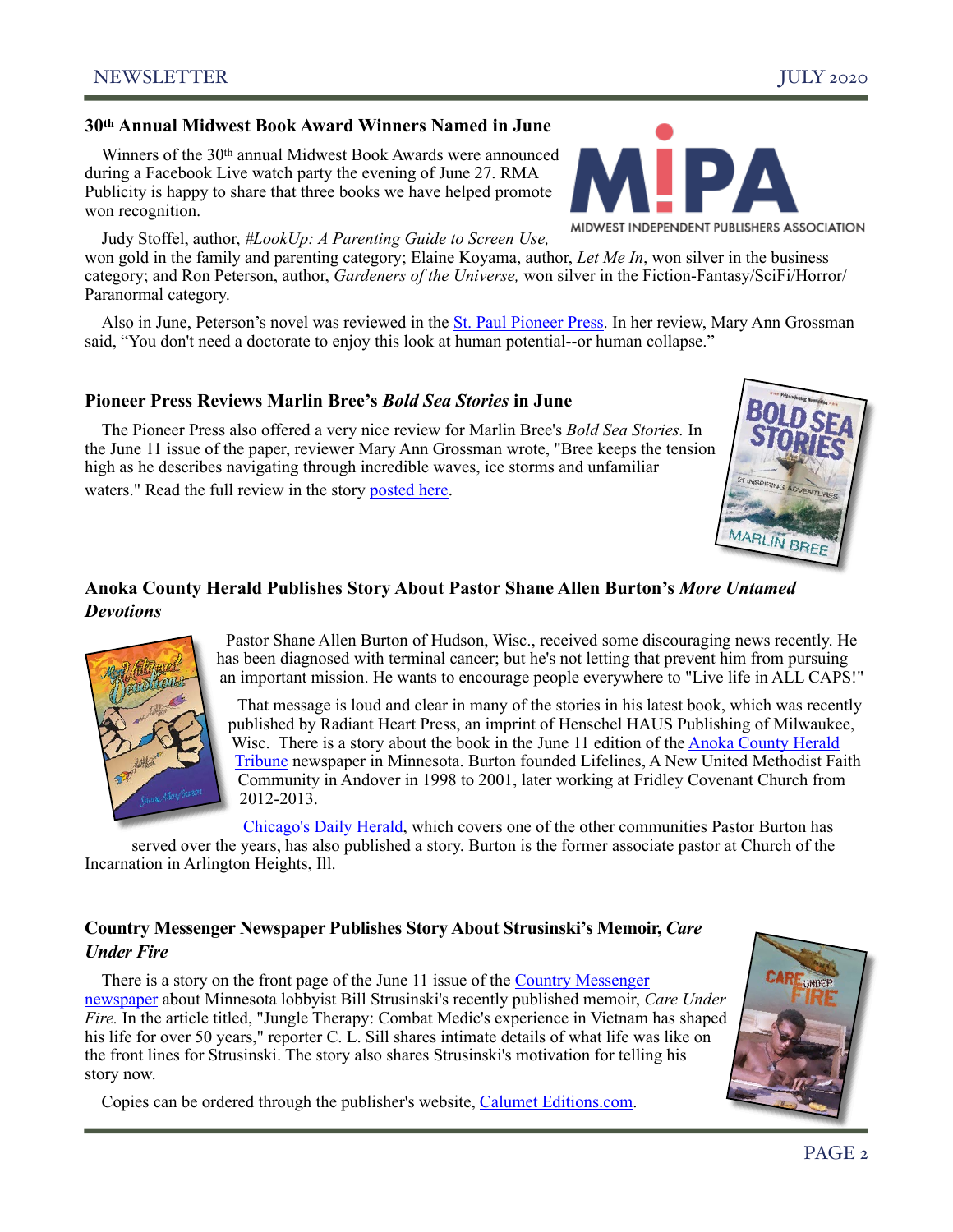#### **St. Paul Author's Historic Novel,** *Amandla***, Launches in June**

St. Paul author and South African native Alix Jans launched his debut novel, *Amandla,* on June 16, which was "Youth Day," in South Africa. On that date every year, South Africans pay tribute to the Soweto school children

killed in the1976 uprising that proved to be a turning point in the struggle to liberate South Africa from the apartheid regime.

 *Amandla* begins with a prologue in which Nelson Mandela is woken by a would-be assassin, whose motives are both personal and political. The story then flashes back to a seminal battle between the Zulus and the Afrikaner Boers (farmers), and the genesis of a multi-generational saga between two families inextricably entangled in a deadly feud. In the drama that unfolds, a tragic misunderstanding leads to a personal vendetta that mirrors the prejudices at the heart of each group's inability to comprehend the aspirations of the other, culminating in an attempt to assassinate Mandela—with his own gun!

Learn more about this title, or pick up a copy today at [Alixjans.com](http://www.alixjans.com/).

#### **Story About Sigma's Bookshelf's Latest Teen Authored Title,** *Outcast***, Published in MN Sun Sailor Newspaper**

A story about Sigma's Bookshelf's latest title, *Outcast,* by Plymouth, Minn., resident and Wayzata High School student Sakthika Vijay, has just been published in the [Minnesota Sun](https://www.hometownsource.com/sun_sailor/community/plymouth_medicinelake/wayzata-high-student-releases-book-through-local-teen-publishing-company/article_ac26c932-a9c8-11ea-8d2f-9f763d94795e.html?fbclid=IwAR1sqKpKBtiJGloFs3fgBuwy0RYr9jojOuzxtT2OAHVDrE6HjAxNj2IcIzY)  [Sailor newspaper.](https://www.hometownsource.com/sun_sailor/community/plymouth_medicinelake/wayzata-high-student-releases-book-through-local-teen-publishing-company/article_ac26c932-a9c8-11ea-8d2f-9f763d94795e.html?fbclid=IwAR1sqKpKBtiJGloFs3fgBuwy0RYr9jojOuzxtT2OAHVDrE6HjAxNj2IcIzY) Congratulations to Sakthika on this much deserved recognition for her amazing book!

*Outcast* is the story of a young girl of Indian descent with an uncanny ability to write meaningful songs. In the story, she goes from being an obscure teenager to a superstar; who has to deal with a lot of life challenges along the way.

Copies of *Outcast* and Sigma's Bookshelf's other teen authored titles are available online at [SigmasBookshelf.com/Books](https://www.sigmasbookshelf.com/books).



#### MEDIA OPPORTUNITIES

If your book is relatable to any of the following events observed in July or August 2020, let us know! RMA Publicity may be able to help you secure publicity in the print, broadcast and/or online media for your book.

#### **July is…**

Cell Phone Courtesy Month National Make a Difference to Children Month National Park & Recreation Month Worldwide Bereaved Parents Awareness Month

#### **Also coming up in July…**

Resolution Renewal Day – July 1 Anniversary of the Debut of Paperback Books – July 30 (1935)

Source: 2020 Chase's Calendar of Events

#### **August is…**

Boomers Making a Difference Month National Immunization Awareness Month Read a Romance Month What Will Be Your Legacy Month

#### **Also coming up in August…**

Respect for Parents Day – Aug. 1 World Lung Cancer Day – Aug. 1 National Bargain Hunting Week – Aug. 3 – 9 Elvis Week Aug. 8 – 16 Assistance Dog Week – Aug. 9 – 15 Be an Angel Day – Aug. 22 Be Kind to Human Kind Week – Aug. 25 – 31